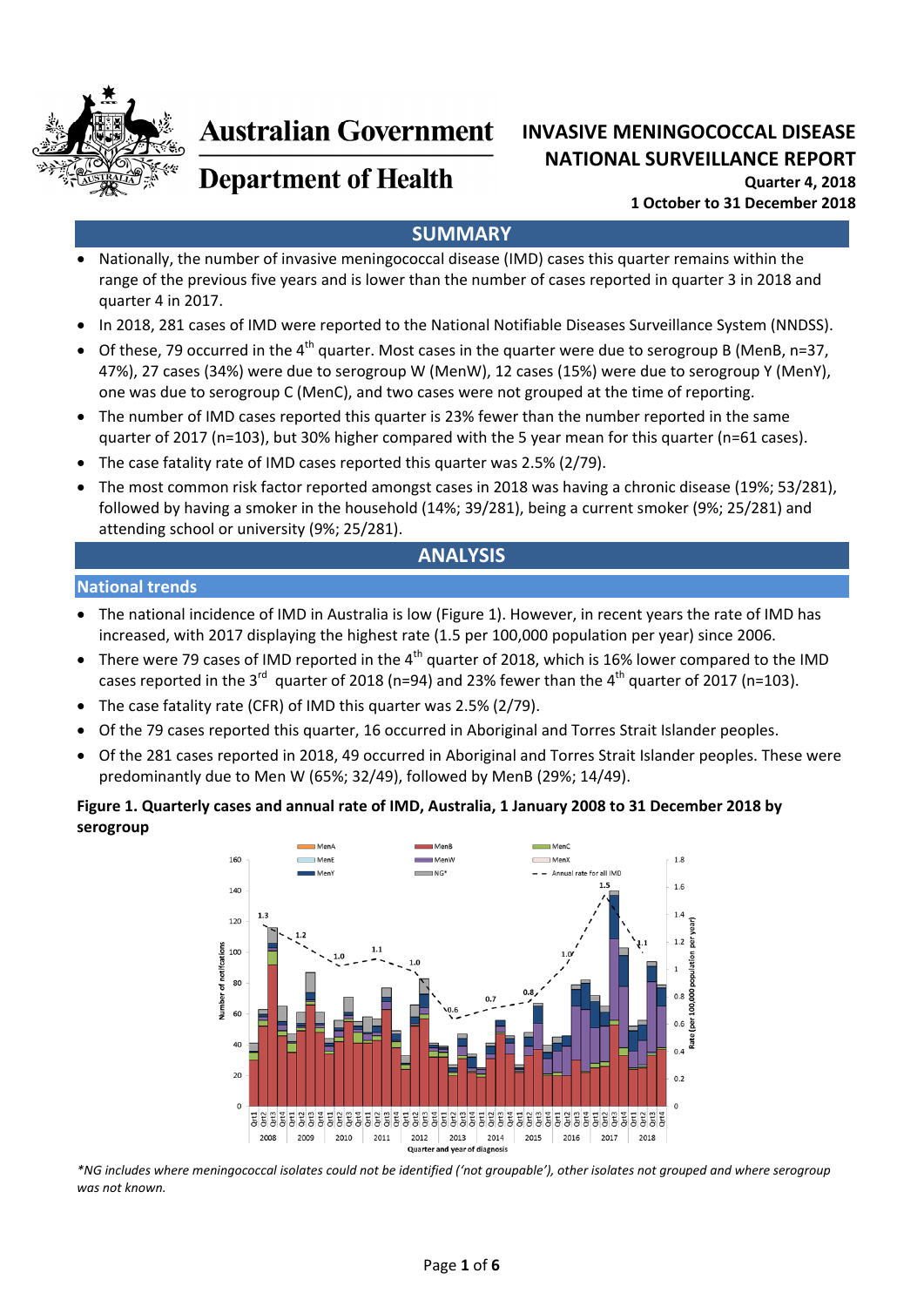#### **Seasonality**

- IMD tends to follow a seasonal pattern in Australia, with increased disease activity between June and September each year (Figure 2).
- IMD notifications in 2018 continued to follow the seasonal pattern, with notifications rising from June and reaching a peak in August.
- Compared with the 5 year monthly rolling mean (mean range 10.8 to 27.8 cases per month during quarter 4 in 2013‐2017), cases of IMD reported by month for this quarter were at the higher end of the range (range 25 to 27) (Figure 2).

#### Figure 2. Cases of IMD, Australia, 1 January 2014 to 31 December 2018, by serogroup, month and year of **diagnosis**



\*NG includes where meningococcal isolates could not be identified ('not groupable'), other isolates not grouped and where *serogroup was not known.*

*^5 year rolling mean for the preceding 5 years*

#### **Age Distribution**

- Cases of IMD were reported across all age groups in 2018 (Figure 3). The median age of all IMD cases in 2018 was 24 years (range: 0 years to 96 years).
- Examining five year age groups, the number of cases were highest in those younger than 5 years (n=73) followed by those aged 15‐19 (n=39) and cases aged 60–64 years (n=19). The most common age of onset was 0 years followed by 1 year of age.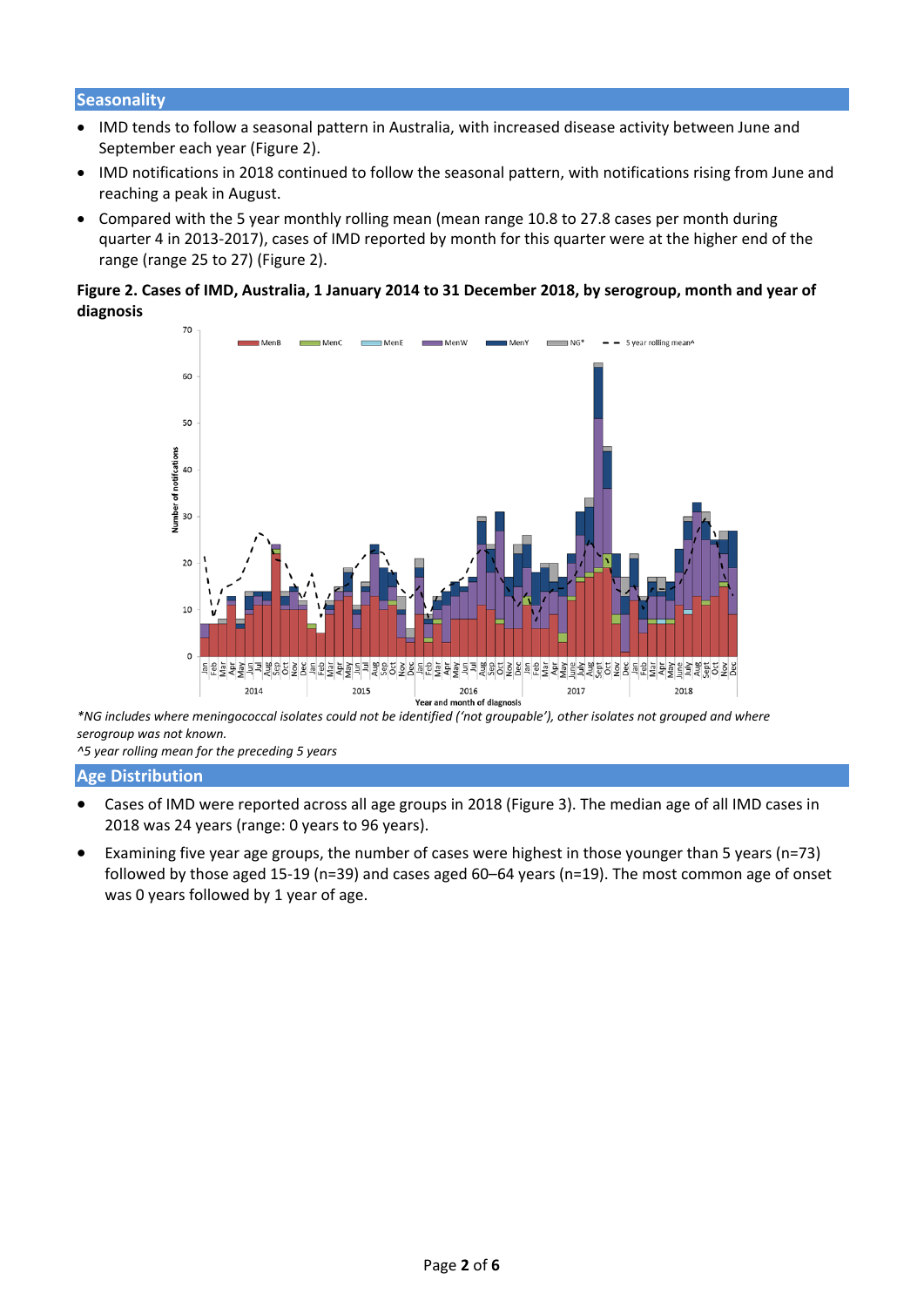

#### **Figure 3. Notifications of IMD, Australia, 2018, by serogroup and age group**

\*NG includes where meningococcal isolates could not be identified ('not groupable'), other isolates not grouped and where *serogroup was not known.*

**Geographical Distribution**

- In 2018, cases of IMD were reported in all jurisdictions (Table 1).
- In 2018, the Australian Capital Territory experienced the lowest rate of IMD (0.5 per 100,000 population per year) and the Northern Territory experienced the highest (4.4 per 100,000 population per year).

#### **Table 1. Notifications and rates of IMD, Australia, 2018, by serogroup and state and territory**

|                    | avic 1. Notincations and rates or most prostraing, 2010, by scrogroup and state and territory<br><b>Notifications</b> |                |             |                |                |              |                |                |              |            |
|--------------------|-----------------------------------------------------------------------------------------------------------------------|----------------|-------------|----------------|----------------|--------------|----------------|----------------|--------------|------------|
|                    |                                                                                                                       |                |             |                |                |              |                |                |              | Rate (per  |
|                    |                                                                                                                       |                |             |                |                |              |                |                |              | 100,000    |
|                    |                                                                                                                       |                |             |                |                |              |                |                |              | population |
| State or territory | A                                                                                                                     | $\overline{B}$ | C           | E              | W              | $\mathsf{X}$ | Y              | $NG*$          | <b>Total</b> | per year)  |
| <b>ACT</b>         | 0                                                                                                                     | $\Omega$       | $\Omega$    | 0              | $\overline{2}$ | 0            | 0              | 0              | 2            | 0.5        |
| <b>NSW</b>         | 0                                                                                                                     | 32             | 2           | $\mathbf 0$    | 20             | $\mathbf 0$  | 16             | 2              | 72           | 0.9        |
| <b>NT</b>          | $\Omega$                                                                                                              | $\overline{2}$ | $\Omega$    | 0              | 7              | $\Omega$     | $\Omega$       | $\overline{2}$ | 11           | 4.4        |
| <b>QLD</b>         | $\Omega$                                                                                                              | 29             | 1           | $\overline{2}$ | 13             | $\mathbf 0$  | 11             | $\overline{2}$ | 58           | 1.2        |
| SA                 | 0                                                                                                                     | 27             | $\Omega$    | 0              | 4              | 0            | 3              | 0              | 34           | 2.0        |
| <b>TAS</b>         | $\Omega$                                                                                                              | 3              | $\Omega$    | 0              | 5              | $\mathbf 0$  | $\overline{2}$ | $\mathbf{1}$   | 11           | 2.1        |
| <b>VIC</b>         | $\Omega$                                                                                                              | 18             | 1           | 0              | 19             | 0            | 11             | 4              | 53           | 0.8        |
| <b>WA</b>          | $\mathbf 0$                                                                                                           | 8              | $\mathbf 0$ | 0              | 30             | $\mathbf 0$  | $\overline{2}$ | $\mathbf 0$    | 40           | 1.5        |
| Australia          | 0                                                                                                                     | 119            | 4           | 2              | 100            | 0            | 45             | 11             | 281          | 1.1        |

\*NG includes where meningococcal isolates could not be identified ('not groupable'), other isolates not grouped and where *serogroup was not known.*

**Severity and risk factors**

- Of the 281 IMD cases reported in 2018, 31% (n=87) were admitted to ICU, which is the same as the proportion of IMD cases admitted to ICU in 2017 (31%; 103/335).
- Of cases admitted to ICU where subtype was reported (n=24), the proportion for serotype MenW was 42% (10/24) and for MenB was 38% (9/24).
- There were 16 deaths amongst reported IMD cases in 2018.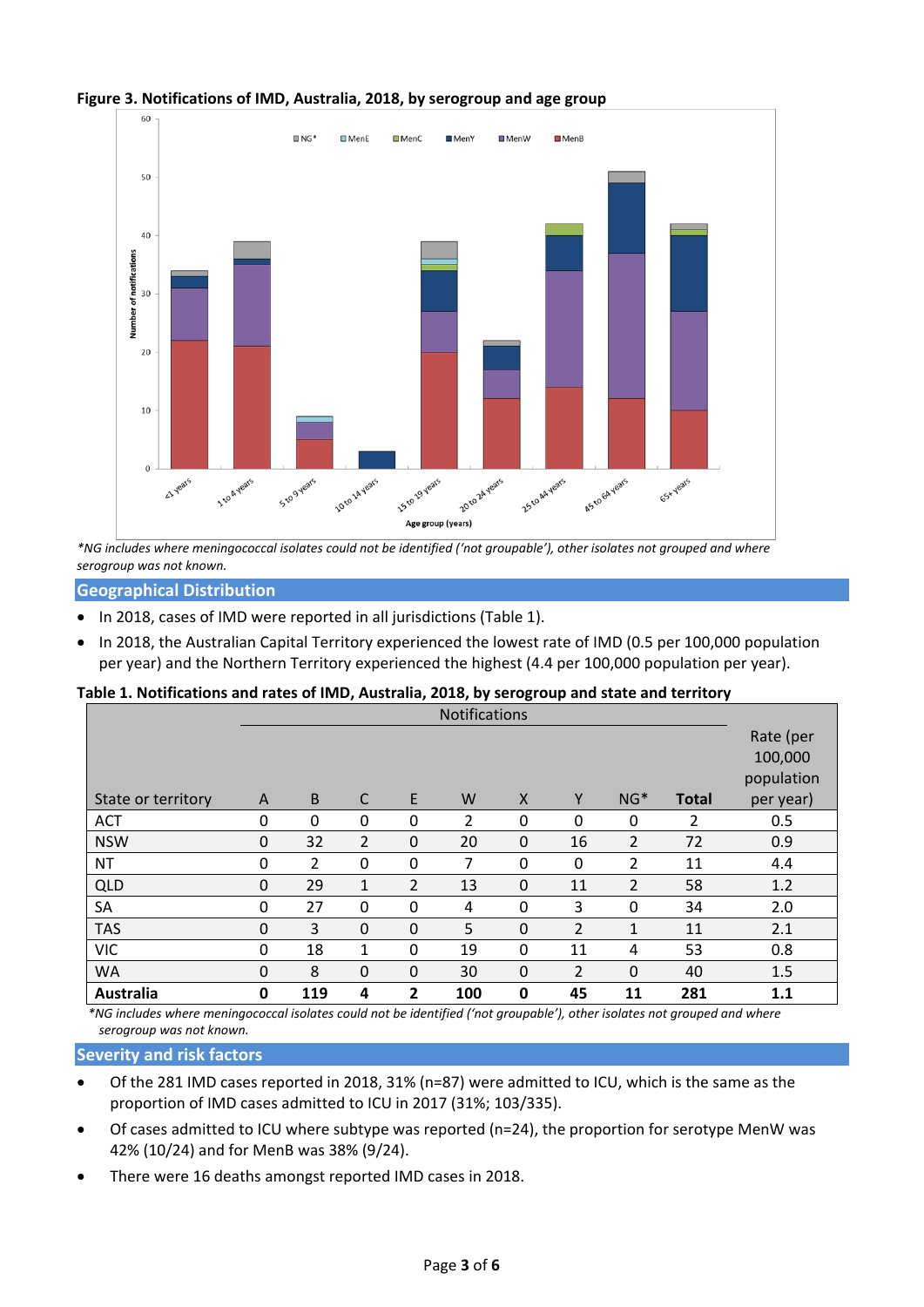- The case fatality rate (CFR) amongst IMD cases in 2018 was 6% (16/281), compared to 10% CFR in 2017 (n=24/335).
- The serogroups with the highest number of deaths were MenW (CFR 10%; 10/100) followed by MenB (CFR 3%; 4/119).
- The most common risk factor reported amongst cases in 2018 was having a chronic disease (19%; 53/281). This was followed by having a smoker in the household (14%; 39/281), being a current smoker (9%; 25/281) and attending school or university (9%; 25/281).

#### **Serogroup analyses**

- The three most common meningococcal serogroups currently reported in Australia are MenB, MenW and MenY.
- From 2002 to 2015, MenB was the predominant serogroup in Australia. However, since 2016 there has been a shift in meningococcal serogroups causing invasive disease in Australia, with an increasing proportion of cases caused by MenW and MenY (Figure 1). MenB was the predominant serogroup in Australia in 2018.

#### **Serogroup B (MenB)**

- In 2018 there were 119 cases of MenB reported (Table 1), representing 42% of all IMD cases reported and a decrease of 5% on the number of MenB cases reported in 2017 (n=125).
- There were MenB cases reported in all age groups except those aged 10–14 years in 2018 (Figure 3). The median age of MenB cases reported was 17 years (range: 0 years to 78 years).
- In 2018, 12% (14/119) of MenB cases were reported in Aboriginal and Torres Strait Islander peoples.

#### *Severity and risk factors for MenB*

- This quarter there was one death due to MenB reported. There were a total of four MenB deaths reported overall in 2018.
- In 2018, 29% (35/119) of MenB cases were admitted to an intensive care unit.
- The most common risk factors reported amongst MenB cases in 2018 included having a smoker in the household (21%; 25/119), attending a school or university (15%; 18/119) and having a chronic disease (10%; 12/119). In 2017, attending a school or university was the leading risk factor for MenB, followed by having a smoker in a household and attending night clubs or bars.

#### **Serogroup W (MenW)**

- In 2018 there were 100 cases of MenW reported (Table 1), representing 36% of all IMD cases reported and a decrease of 14% on the number of MenW cases reported in 2017 (n=116).
- In 2018, MenW was reported in all age groups except the 10–14 years age group (Figure 3). The median age of MenW cases reported was 36 years (range: 0 years to 92 years).
- In 2018, 32% (32/100) of MenW cases were reported in Aboriginal and Torres Strait Islander peoples.
- In July 2018, there was a local community outbreak of MenW in the northern suburbs of Hobart (Tasmania) which included three cases of serogroup W disease that were tightly clustered in geography and time. In response to this outbreak the Tasmanian Government initiated a free Meningococcal ACWY Immunisation State‐wide Program that targeted persons born after 1 August 1997 and at least 6 weeks of age. Further information can be found at the Tasmanian Department of Health website.
- Eight additional cases were notified in Tasmania during 2018. Of these, there were three cases of MenB, two MenW, two MenY, and one case Not Typed. One of the MenW cases died of their infection.

#### *Severity and risk factors for MenW*

- There was one death due to MenW reported this quarter. There were ten deaths due to MenW reported in 2018.
- The age of cases reported to have died from infection with MenW in 2018 ranged from 16 to 60 years, with five of the deaths reported in persons aged younger than 30 years.
- In 2018, 39% (39/100) of MenW cases were admitted to an intensive care unit.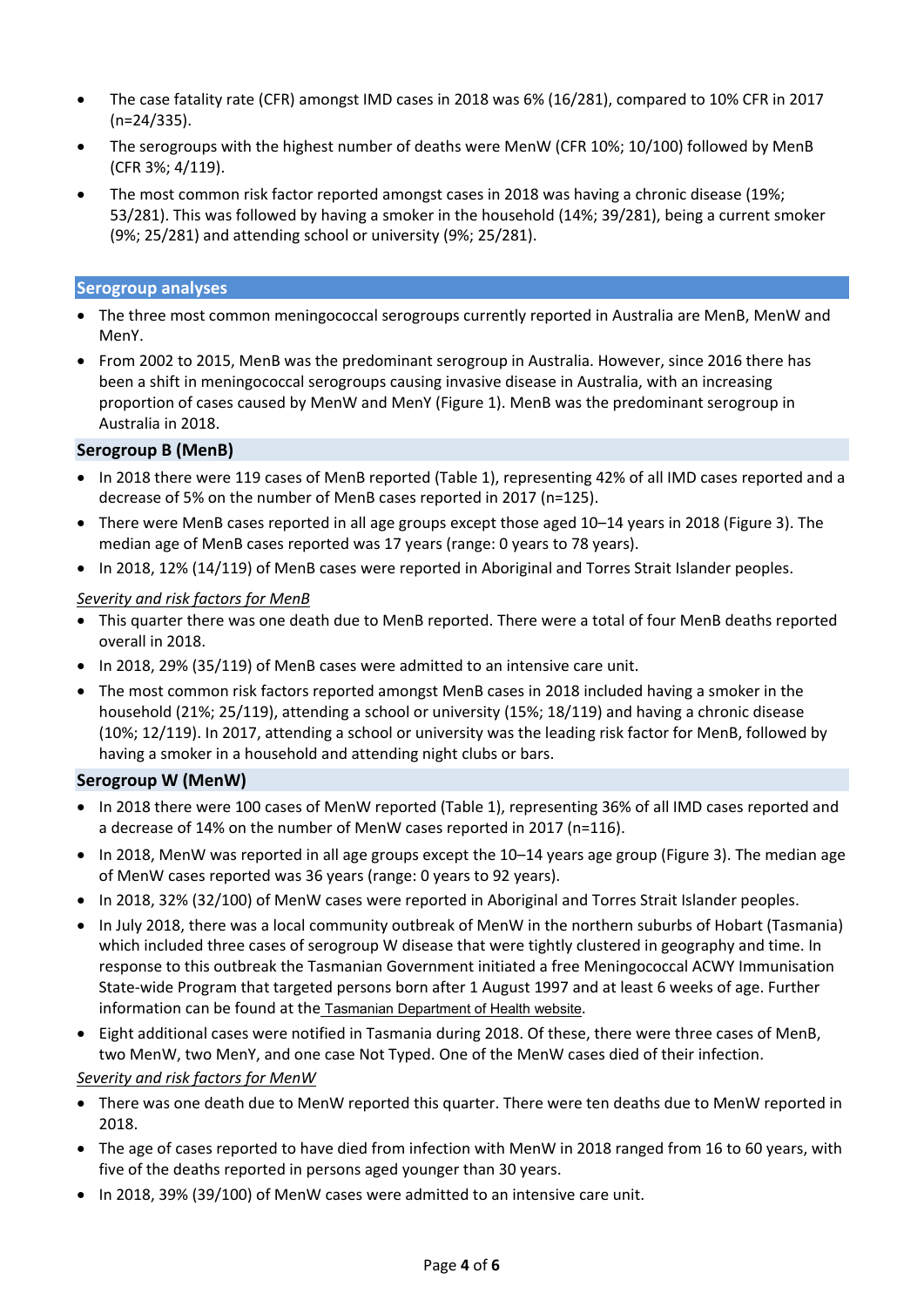The most common risk factors associated with MenW infection in 2018 included having a chronic disease (26%; 26/100), being a current smoker (9%; 9/100) or having a current smoker in the household (7%; 7/100). In 2017, the most common risk factor amongst MenW cases was having a chronic disease, followed by having a smoker in the household and attending a school or university.

#### **Serogroup Y (MenY)**

- In 2018 there were 45 cases of MenY reported (Table 1), representing 16% of all IMD cases reported and a decrease of 32% on the number of MenY cases reported in 2017 (n=66).
- In 2018, MenY was reported in all age groups except the 5–9 year age group (Figure 3). The median age of MenY cases reported was 53 years (range: 0 years to 96 years).
- There was one case (2%) of MenY reported in Aboriginal and Torres Strait Islander people in 2018.

#### *Severity and risk factors for MenY*

- There was one death due to MenY reported in 2018, which was reported in quarter 2.
- In 2018, 18% (8/45) of MenY cases were admitted to an intensive care unit.
- The most common risk factors associated with MenY infections in 2018 included having a chronic disease (29%; 13/45) and being immunocompromised (13%; 6/45). In 2017, the most common risk factors reported amongst MenY cases were having a chronic disease and attending nightclubs or bars.

#### **Other serogroups (Men A, C, X and E)**

- Notifications of MenC have dramatically declined from 225 cases in 2002 to 13 cases in 2017 (a 94% decrease) since the introduction of the MenC vaccine in 2003. In 2018 there have been four cases of MenC reported in Australia.
- In 2018, there were two cases of MenE reported. These were diagnosed in Queensland in quarters 2 and 3, with no epidemiological link identified. Prior to 2018, there have only been two other cases of MenE reported in Australia, one in 2007 and one in 1997.
- Serogroup A (MenA) and serogroup X (MenX) are also rare in Australia. From 2002 there have been only four cases of MenA, and two cases of MenX reported in Australia.

### **BACKGROUND**

- IMD typically manifests as meningitis, sepsis or bacteraemia and mainly affects children aged younger than 5 years and adolescents (15–19 years) with a seasonal peak of cases in winter and early spring.
- The bacteria causing this disease, *Neisseria meningitidis*, are carried by a proportion of the population without developing disease. The prevalence and duration of asymptomatic nasopharyngeal carriage of meningococci varies over time and in different population and age groups. Adolescents have the highest carriage rates, peaking in 19-year olds, and so play an important role in transmission. $<sup>1</sup>$ </sup>
- The clinical manifestations of meningococcal septicaemia and meningitis may be non‐specific and can include sudden onset of fever, rash (petechial, purpuric or maculopapular), headache, neck stiffness, photophobia, altered consciousness, muscle ache, cold hands, thirst, joint pain, nausea and vomiting. However, non-specific presentation is not uncommon for IMD, making early diagnosis challenging.
- Meningococcal infections can progress rapidly to serious disease or death in previously healthy persons. A number of medical conditions are known to increase the risk of an individual developing IMD. People who survive infection can develop permanent sequelae, including limb deformity, skin scarring, deafness and neurologic deficits.
- Nationally funded immunisation against meningococcal disease in Australia from 2003 to 30 June 2018 targeted MenC, with administration of the vaccine recommended at 12 months of age. From 1 July 2018, the Pharmaceutical Benefits Advisory Committee (PBAC) recommended that the MenC vaccine on the National Immunisation Program (NIP) be replaced with a funded MenACWY vaccine.
- A number of jurisdictions initiated state‐based meningococcal ACWY (MenACWY) immunisation programs in 2017 and early 2018 targeting adolescents aged 15‐19 years. MenACWY immunisation was funded under the NIP for children aged 12 months as of 1 July 2018. South Australia introduced a meningococcal B immunisation program in October 2018. Victoria introduced a MenACWY vaccination program from December 2017 to December 2018, following a cluster of MenC cases in this age group in 2017.